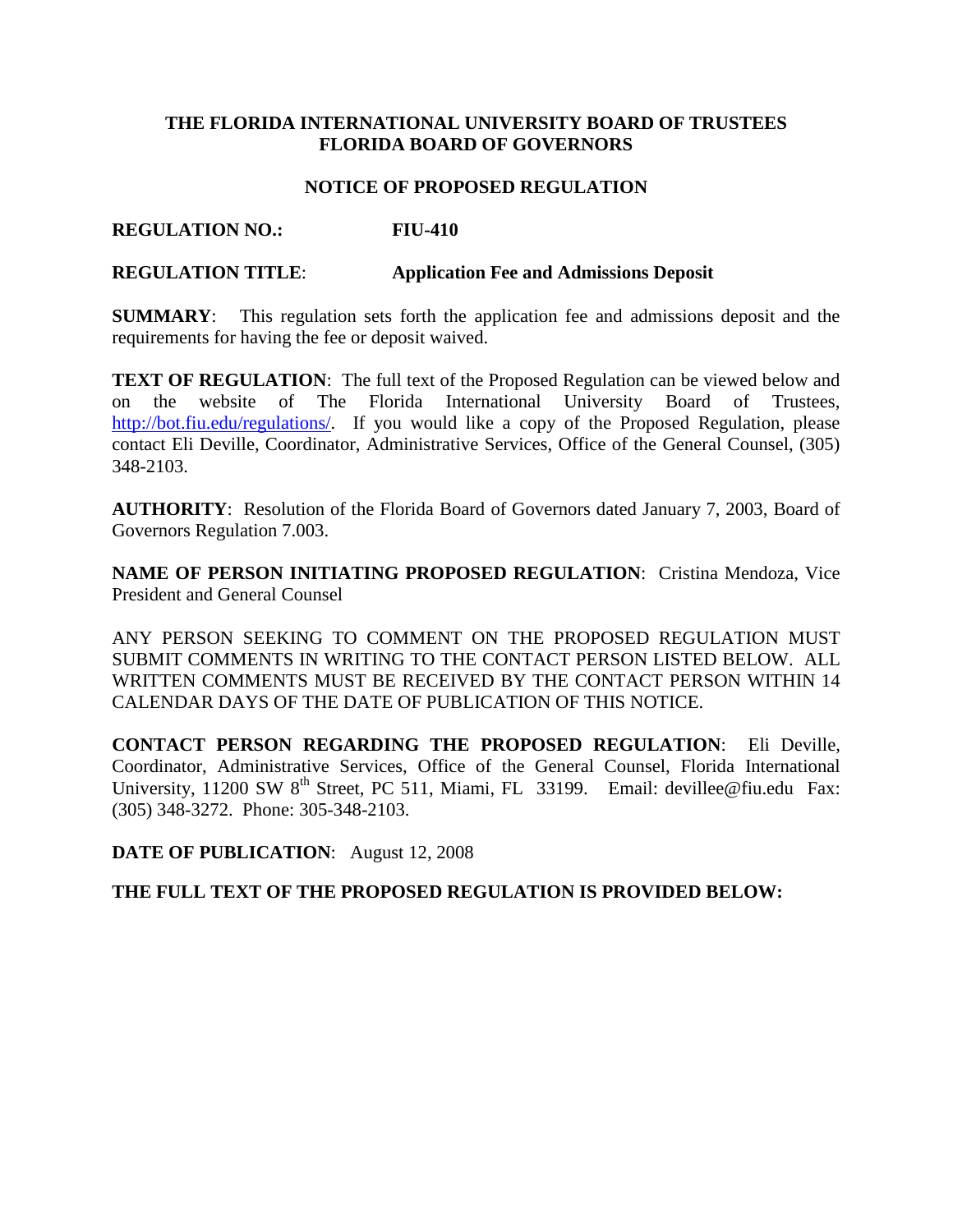#### **6C8-6.014FIU- 410 Application Fee and Admissions Deposit.**

(1) The University has established the fees set forth in this *ruleregulation*. The fees listed are in addition to fees set forth in other University rules regulations and other charges that are authorized by law.

(2) Application Fee.

(a) Unless otherwise provided herein, Aan individual who applies for admission to an undergraduate or graduate program of the University shall pay a non-refundable application fee in the amount of \$30, except that the application fee shall be \$25 for undergraduate or graduate online applications.

(b) An individual who applies for admission to the College of Law shall pay a nonrefundable application fee in the amount of \$20\$30.

(c) An individual who applies for admission to the College of Medicine shall pay a nonrefundable application fee in the amount of \$30.

 $(d$ e) Upon request by the applicant, the application fee shall be waived for any applicant who provides documentation that they have received a fee waiver because of economic need based upon economic hardship as determined by a recognized third party entity or program such as the College Board, the American College Testing Program, the National Association for College Admissions Counseling (NACAC), the Graduate Record Examinations (GRE) Fee Reduction Program, or the Law School Data Assembly Service (LSDAS), or the Association of American Medical Colleges (AAMC) Fee Assistance Program ("Recognized Third Party").

(3) Admissions Deposit.

(a) An individual admitted to an undergraduate, graduate, or professional degree program of